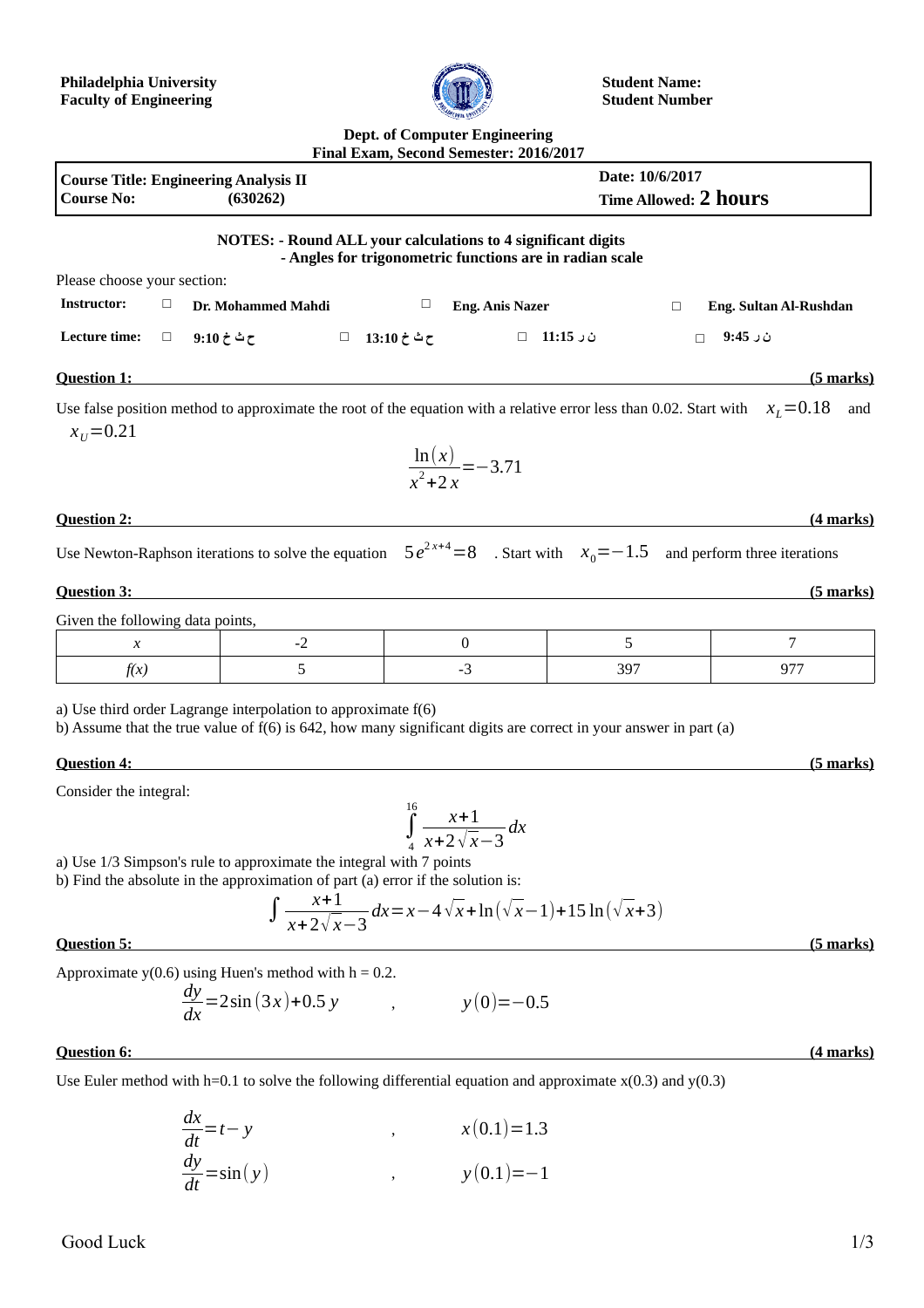Question Answer 1) Assume that the true value is 1.2345, and the absolute error in  $x_1$  is 0.1, and the relative error in  $x_2$  is 0.1. Which statement is true ? A)  $x_1$  is better than  $x_2$  B)  $x_1$ and  $x_2$  have the same error C)  $X_2$  is better than  $X_1$ D) All the choices are false 2) Using bisection method,  $x_3 = 3.21$ , and the absolute error in  $x_3$  is 0.1. Which approximation is guarenteed to have an error less than 0.02 A)  $x_1$  B)  $x_5$  C)  $x_6$ D) Cannot be determined from the given information 3) Given the equation  $e^x = 5$ , which of the following Newton Raphson formulas will solve the equation ? A)  $x_{i+1} = x_i + 5e^{-x_i} - 1$  $\mathbf{B}$   $x_{i+1} = x_i - 1 - 5e^{-x_i}$ C)  $x_{i+1} = x_i + 5e^{-x_i} - 1$ <sup>−</sup>*xi*−1 D) None of the choices 4) Assume that  $[A] = \begin{vmatrix} -3 & 5 \\ 1 & -1 \end{vmatrix}$  $\begin{bmatrix} -3 & 5 \ 1 & -1 \end{bmatrix}$  , the value of  $[A]^{-1}[A]^T$ A)  $\begin{vmatrix} 1 & 0 \\ 0 & 1 \end{vmatrix}$  $\begin{array}{c|cc} 1 & 0 \\ 0 & 1 \end{array}$  B)  $\begin{array}{c|cc} 1.5 & -2.5 \\ -0.5 & 0.5 \end{array}$  $\begin{array}{ccc|c} 1.5 & -2.5 & \text{C} \\ -0.5 & 0.5 & \text{C} \end{array}$   $\begin{array}{ccc|c} -14 & 3 \\ 9 & -2.5 & \text{C} \end{array}$  $\begin{array}{c|c}\n 9 & -2\n \end{array}$  D) None of the choices 5) Assume that  $[A] = \begin{vmatrix} -3 & 5 \\ 1 & -1 \end{vmatrix}$  $\begin{bmatrix} 1 & -1 \end{bmatrix}$ , the eigen values of [A] are : A)  $\lambda_1=0.4495$ ,  $\lambda_2=-4.4495$  B)  $\lambda_1=4$ ,  $\lambda_2=-2$ C)  $\lambda_1 = -3.414$ ,  $\lambda_2 = -0.5858$  D)  $\lambda_1 = 0.8284$ ,  $\lambda_2 = -4.8284$ 6) The function  $f(x)=ax^2+bx+c$  passes through the points (-1, 3) (0, 2) (1, -6). Use interpolation to find the value of c A)  $c = 3$  B)  $c = 0$  C)  $c = 2$  D) None of the choices 7) Apply linear regression for the following data and find the sum square error for  $f(x)$ x  $y$ 1 1.5 2 1 3 0.2 A)  $SSE = 0.5$  B)  $SSE = 0.015$  C)  $SSE = 0.2$  D) None of the choices

 **Question 7: (12 marks)**

Choose the best answer in the following questions (1.5 mark for each part)